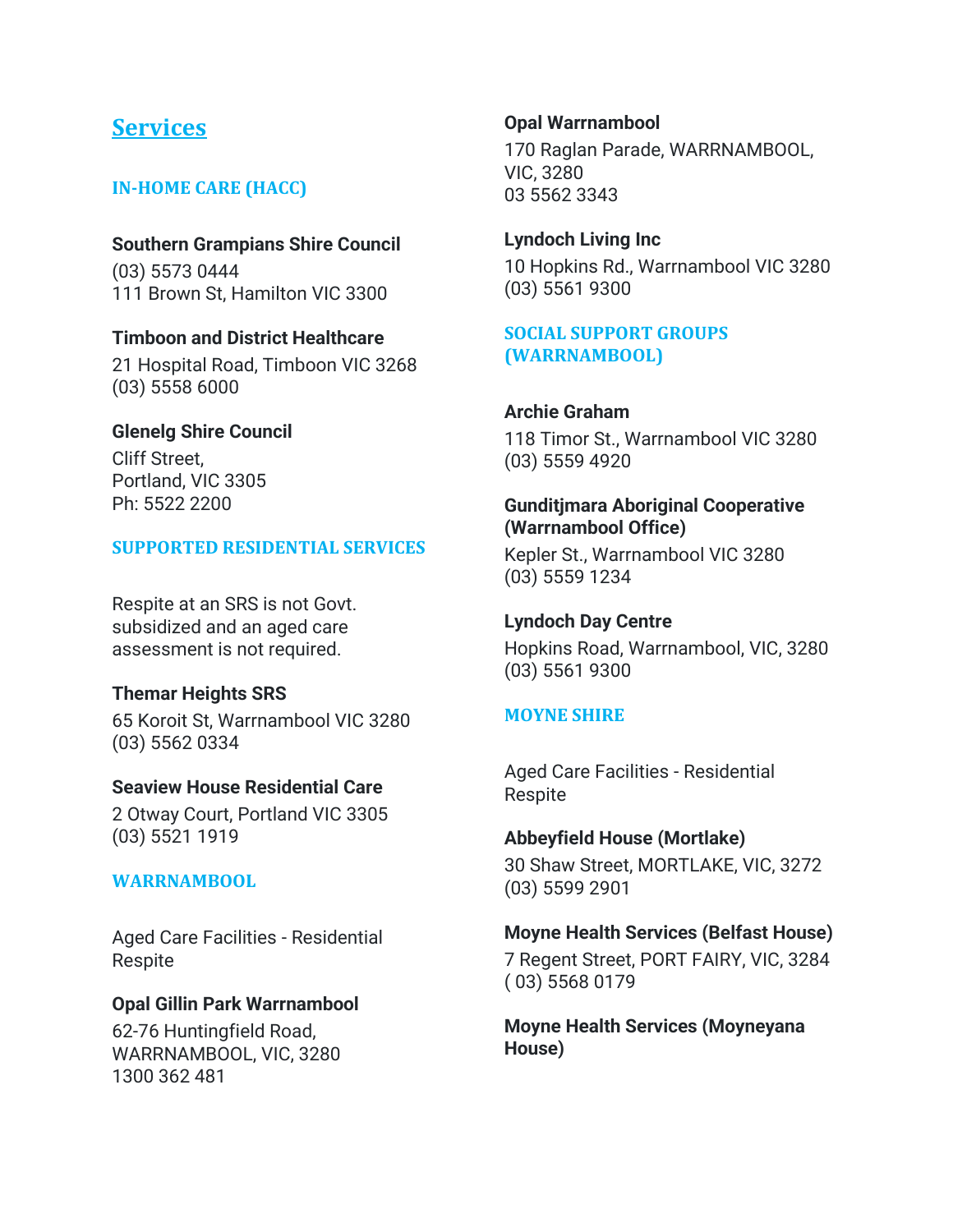College Street Port Fairy VIC 3284 (03) 5568 0163

#### **SOCIAL SUPPORT GROUPS (MOYNE SHIRE)**

#### **Moyne Health Services Koroit Social Activity Group**

127 Commercial Road, KOROIT, VIC, 3282 (03) 55 680198

#### **Moyne Health Services Lighthouse Lounge Social Activity Group**

Senior Citizens Rooms Barclay St, Port Fairy (03) 55 680198

#### **CORANGAMITE SHIRE**

Aged Care Facilities - Residential Respite

**Cobden District Health Services** (03) 5595 3100

#### **mecwacare May Noonan Centre**

3 Foley St., Terang VIC 3264 (03) 5592 1557

#### **Merindah Lodge Aged Care Facility (Camperdown)**

7-9 Robinson St., Camperdown VIC 3260 (03) 5593 7366

#### **Merindah Lodge Nursing Home**

1-3 York St., Camperdown VIC 3260 (03) 5593 1290

# **SOCIAL SUPPORT GROUPS (CORANGAMITE SHIRE)**

#### **David Newman Day Care Centre**

Camperdown (03) 5593 2717

# **Terang and Mortlake Health Service**

66- 68 High Street, TERANG, 3264, VIC (03) 5592 0300

#### **Timboon and District Healthcare**

21 Hospital Road, Timboon VIC 3268 (03) 5558 6000

#### **Josie Black Centre**

Terang (03) 5592 0300

# **SOUTHERN GRAMPIANS SHIRE**

Aged Care Facilities - Residential Respite

#### **Eventide Lutheran Homes**

72 Ballarat Road, Hamilton VIC 3300 (03) 5571 0444

#### **Kolor Lodge Hostel (Penshurst)**

148 Watton St., Penshurst VIC 3289 (03) 5552 3000

#### **Penshurst and District Health Service**

146 Cobb St., Penshurst VIC 3289 (03) 5552 3000

#### **Grange Residential Care Services (Hamilton)**

17 -19 Gray Street Hamilton 3300 (03) 5551 82 57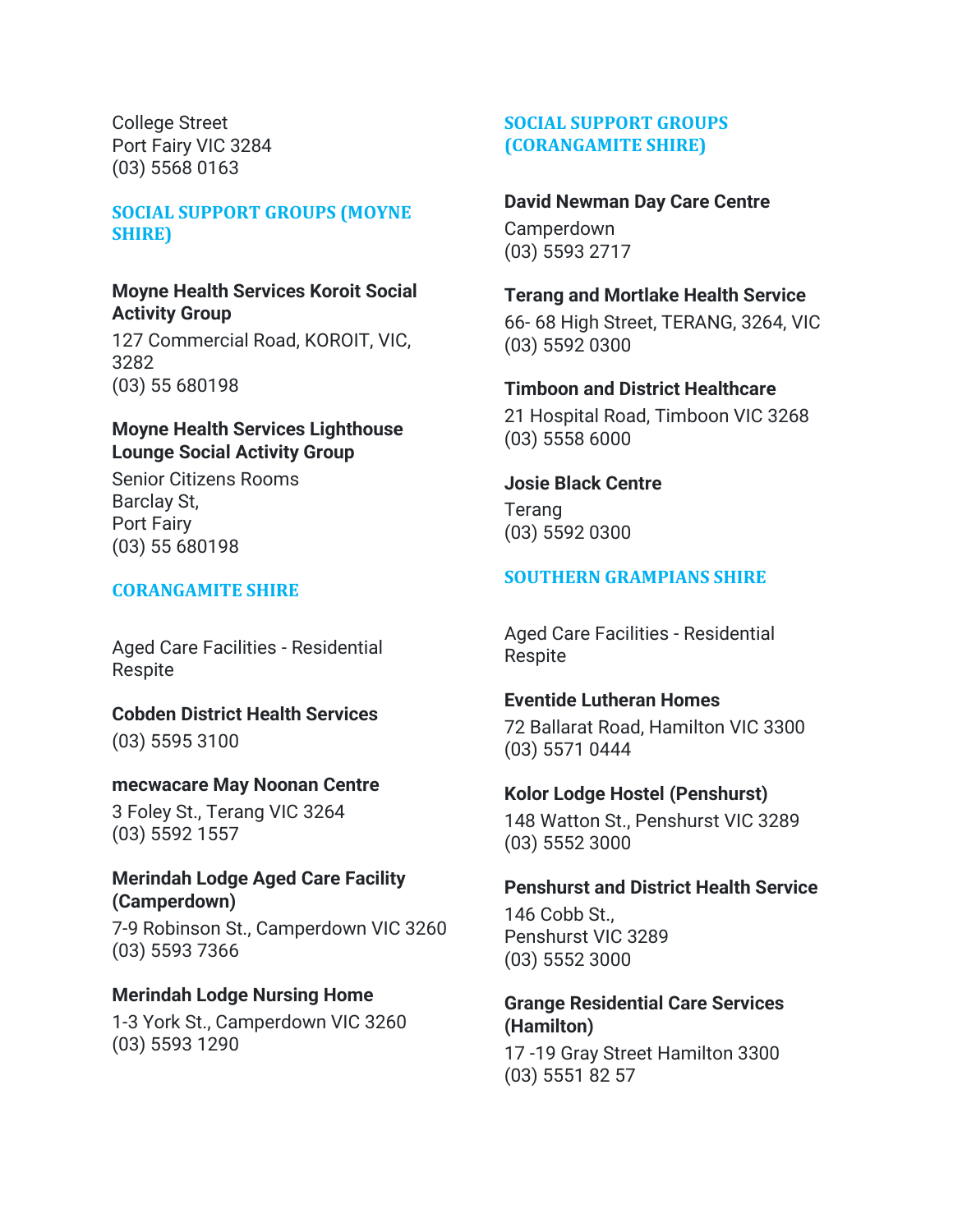#### **Wannon Hostel (Coleraine)**

68-74 Pilleau St., Coleraine VIC 3315 (03) 5553 2080

# **The Birches (Hamilton)**

Tyers Street, Hamilton VIC 3300 03 5551 8519

#### **Valley View Nursing Home (Coleraine)**

71 McLeod Street Coleraine VIC 3315 5553 2000

#### **SOCIAL SUPPORT GROUPS (SOUTHERN GRAMPIANS SHIRE)**

#### **Western District Health Service (Hamilton)**

20 Foster St., Hamilton VIC 3300 (03) 5551 8222

# **Balmoral Bush Nursing**

26 Bell St, Balmoral VIC 3407 5570 1304.

#### **Sheppard Community Health Centre**

Cobb St, Penshurst VIC 3289 (03) 5552 3000

#### **GLENELG SHIRE COUNCIL**

Aged Care Facilities - Residential Respite

**Bupa (Portland)** 83 Wellington Rd., Portland 3305 (03) 5523 4401

**Harbourside Lodge (Portland)** (03) 5521 0300

#### **Heywood Rural Health (Heywood Nursing Home)**

21 Barclay St., Heywood VIC 3304 (03) 5527 0555

#### **Edgarly Assisted Living (Casterton)**

85 Jackson St., Casterton VIC 3311 (03) 5581 1211

# **SOCIAL SUPPORT GROUPS (GLENELG SHIRE COUNCIL)**

# **Riverwood Social Support Group**

Heywood (03) 5522 2204

# **Kurrajong Social Support Group**

Portland (03) 5522 2289

# **OTHER SERVICES AVAILABLE**

**Carer Support**

**Advocacy**

**Information Services**

**Transport**

**Alcohol, Drug & Gambling Services**

**Health Services**

**Support Groups**

**Counselling Services**

**Employment, Education & Training Services**

**Financial & Legal Services**

**Housing Services**

**Aids & Equipment**